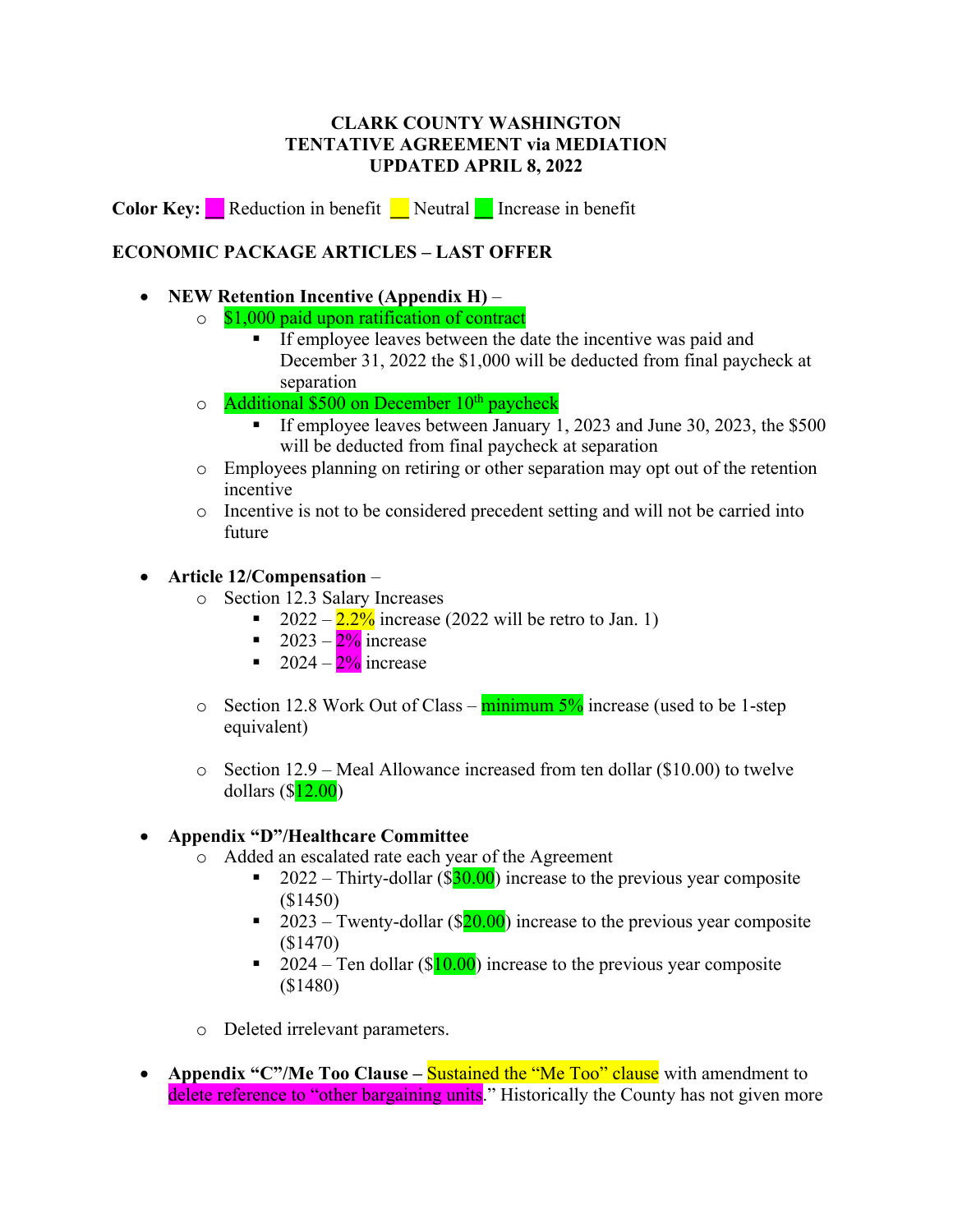to another bargaining unit outside of the Coalition of Unions, preserves parity with nonreps.

## **MATERIAL AMENDED ARTICLES** (Beyond grammatical cleanup)

- **Article 13/Vacation –** Grammatical cleanup and updates for gender neutral language
	- $\circ$  Section 13.2 Amended accruals to current practice for Workday
- **Article 14/Holidays** Grammatical cleanup and bring in LOA
	- $\circ$  Section 14.1 Added Juneteenth
	- o Deleted all references to Paid Time Off (PTO) as it is no longer in effect
	- o Section 14.5 Deleted Councilor Holiday (traded for Juneteenth prior to bargaining)
	- o Grammatical cleanup for gender neutral language
- **Article 18/Other Benefits** Changed from a reimbursement for a bus pass to the County providing and these are **HOP CARDS** for adults
- **Article 23/Scope and Duration** Dates amended to a new contract term so that the parties would be on the County budget cycle. Instead of July through December it was changed to January through December.
- **Exhibit "A" –** Updated to reflect wage increases identified in Article 12/Compensation
- **Appendix "A"/Appraisers and Other Professionals Unit**
	- o Adjust the Real Property Appraiser III to Pay Grade 257 (from 256)
	- o Compensation Studies for **Real Property Appraiser I** & II's, with back date to July 1, 2021 (see Appendix G)
	- o Add **Appraisal Analyst Senior** to list of classifications the County will reimburse or otherwise pay the cost of securing and maintaining accreditation and/or statecertified licenses
- **Appendix "B"/Engineers and Other Professionals Unit**
	- o Compensation Studies for **Engineering and Traffic Engineering Series**, with back date to July 1, 2021 (see Appendix F)
	- o Classification analysis and compensation studies for **Engineering Technician and** Traffic Engineering Technician Series, with back date to July 1, 2021 (see Appendix F)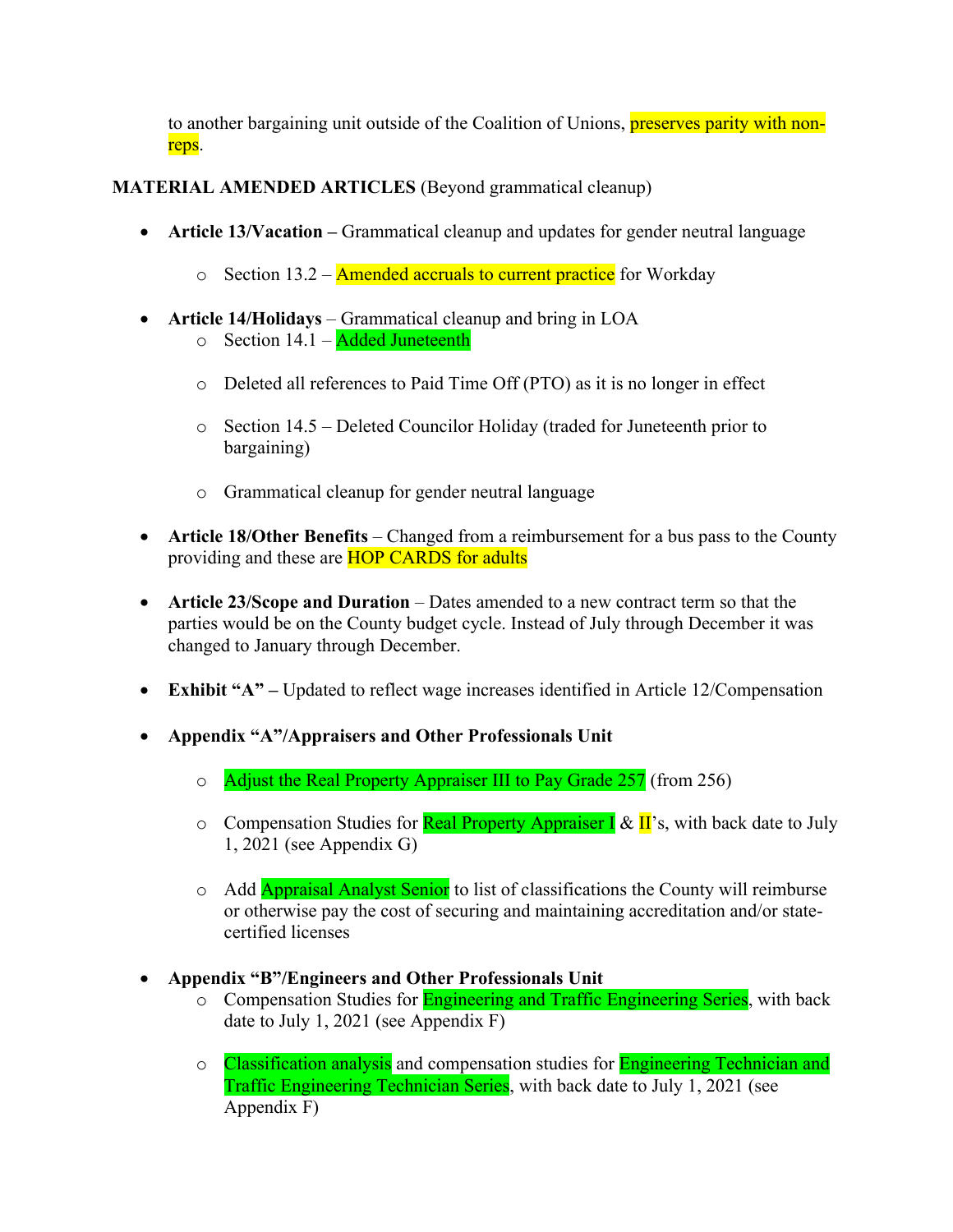- o Added Senior Engineering Technicians to list of positions eligible for Engineering Technician Certification Premium
- $\circ$  Added **DISC II** to list of eligible classifications for Project Management Premium

o Increased clothing/protective gear reimbursement for multiple classifications:

| <b>Classification</b>                               | <b>Clothing reimbursement amount</b> |  |  |
|-----------------------------------------------------|--------------------------------------|--|--|
| Engineer (series)                                   | Up to \$250 per year                 |  |  |
| <b>Engineering Technician (series)</b>              | Up to $$250$ per year                |  |  |
| Traffic Engineer                                    | Up to $$250$ per year                |  |  |
| Traffic Signal Technician (series)                  | Up to $$250$ per year                |  |  |
| Dept Info Systems Coord II                          | Up to \$250 per year                 |  |  |
| <b>Environmental Operations Specialist (series)</b> | Up to $$250$ per year                |  |  |
| Environmental Outreach Specialist (series)          | Up to \$200 per contract             |  |  |
| <b>Environmental Program Technician</b>             | Up to \$200 per contract             |  |  |
| Weed Management Field Inspector and Weed            | Up to \$350/year                     |  |  |
| Control Technician                                  |                                      |  |  |
| Capital Project Manager (series)                    | Up to \$250 per contract             |  |  |
| Real Property Agent (series, excluding Real         | Up to \$250 per contract             |  |  |
| Property Assistant)                                 |                                      |  |  |

| o Added table clarifying when meal allowances are received: |  |
|-------------------------------------------------------------|--|
|-------------------------------------------------------------|--|

|            | 4hrs OT      | 8hrs OT      | 8hrs OT on | 12hrs OT on | 16hrs OT on |
|------------|--------------|--------------|------------|-------------|-------------|
|            | continguous  | continguous  | day off    | day off     | day off     |
|            | with regular | with regular |            |             |             |
|            | shift        | shift        |            |             |             |
| # of Meal  |              |              |            |             |             |
| Allowances |              |              |            |             |             |

**MINOR AMENDED ARTICLES** (These are mostly grammatical or to align with current practice.)

- **Article 1/Recognition**
	- o Section 1.2 Amended "Temporary Employee" to "Temporary Worker"
	- o Section 1.3 Retitled department names that have changed
- **Article 2/Non-Discrimination –** Updated for gender neutral language
- **Article 3/Union Rights and Security Grammatical cleanup and alignment with Janus** LOA
- **Article 4/Management Rights –** Grammatical cleanup
	- o Section 4.3 Amended "Temporary Employee" to "Temporary Worker"
- **Article 6/Union Representatives and Activities –** Updated for gender neutral language
- **Article 8/Job Assignments and Classification –** Clarified intent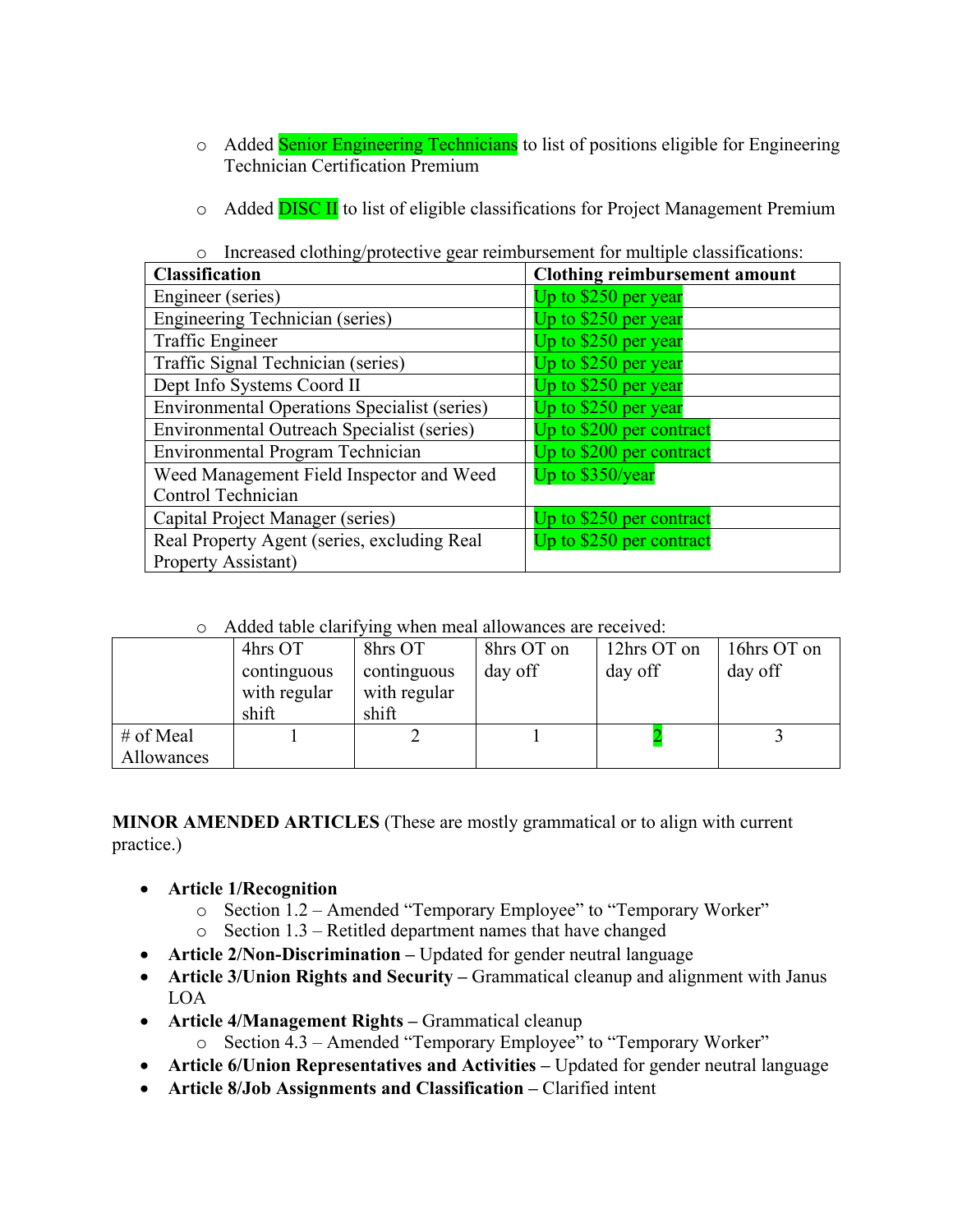- o Section 8.2.5 Added language that "Requests for a classification study is not the same as compensation studies; which must be requested during bargaining this Agreement" to clarify intent and practice.
- **Article 9/Filling of Vacancies** 
	- o Section 9.2 Deleted "Employee-candidates within the pool shall be referred to available vacancies based on their overall qualifications as well as specific qualifications, skills and preferences for particular vacancies" as this is no longer the practice at the County.
	- o Section 9.4.5 Replaced "Temporary employees" with "Project employees" per MOA.
- **Article 10/Work Hours –** Grammatical cleanup
	- $\circ$  Section 10.3.2 Added language under flex schedule that "a work week is defined as an employee's regular work schedule as outlined in Section 9.1 to this Article" to clarify.
	- o Section 10.5 Deleted all job share language as it is a practice that the County no longer recognizes due to Workday issue.
- **Article 11/Overtime –** Grammatical cleanup and updates for gender neutral language
	- $\circ$  Section 11.1.1 Defined what twenty-four (24) hours means with a beginning of 12:00am Sunday and ending at 11:59pm Saturday, consistent with Workday.
	- o Section 11.1.2
		- § Defined that the language is for a 9/80 schedule
		- Defined that the twenty-four (34) hours begins mid-point of the employees' flex shift
	- $\circ$  Section 11.1.4 New section defining that employees' may opt out of receiving overtime to temporarily flex their schedule; this is employee choice not mandatory.
	- o Section 11.2 Deleted Paid Time Off (PTO) reference as it is no longer in effect.
	- o Section 11.6 Amended "Temporary Employee" to "Temporary Worker"
- **Article 15/Sick Leave** Grammatical cleanup and updates for gender neutral language
	- o Section 15.81./First Bullet Clarified language that attendance accountability is when an employee goes into an unpaid status
	- o Section 15.9 Deleted reference to Sick Leave Reserve banks as they no longer exist.
- **Article 16/Other Leaves** Grammatical cleanup and updates for gender neutral language
	- o Section 16.1.1 and Section 16.3.2 Deleted Paid Time Off (PTO) reference as it no longer exists
	- $\circ$  Section 16.4.3 Added "except if the employee has applied and/or is receiving Washington State Paid Family and Medical Leave benefits, PFLA" with regards to employees needing to exhaust paid leave banks before going on unpaid leave.
- **Article 17/Insurance –** Grammatical cleanup and alignment with current practice
	- o Section 16.2 Clarified that this section is referring to "County provided plans"
	- $\circ$  Section 16.2.5 Corrected age from twenty-three (23) to twenty-six (26) in accordance with State law.